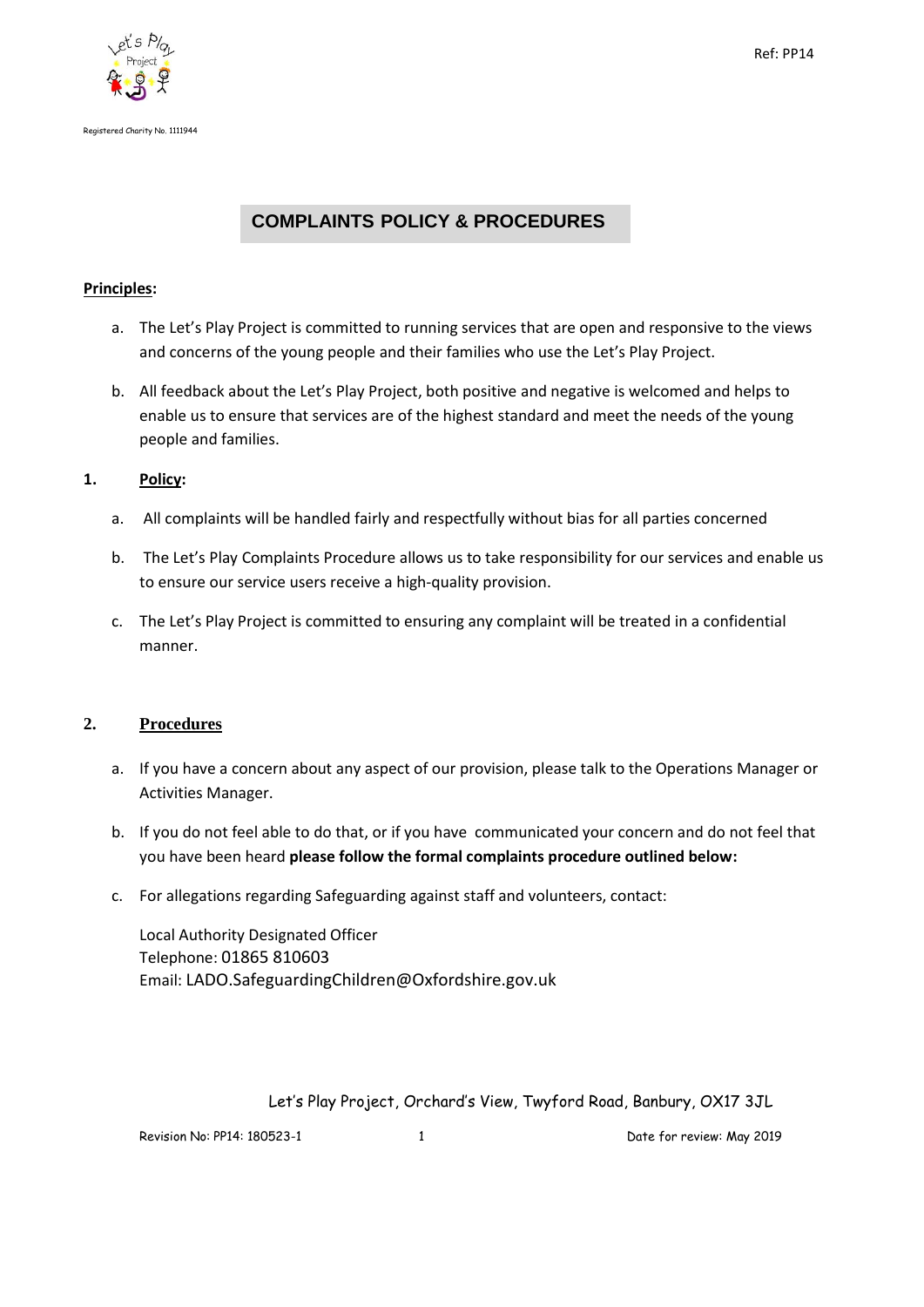

Registered Charity No. 1111944

## **2.1 For all other Formal complaints - procedure:**

#### a. **Stage One:**

- 1) Put your complaint in writing and send it to:
- 2) The Chairperson, The Let's Play Trustees, Orchards View Twyford Road Twyford Banbury OX17 3JL

### b. **Stage Two:**

- 1) You will receive a letter acknowledging receipt of your complaint. You will receive this within **5 working days** after we have received your written complaint.
- 2) An investigation will then be carried out. This may involve you meeting with the Manager or a Trustee to clarify the details of your complaint. The Manager will liaise with the Chairperson of the Trustees. It may also be necessary to consult other members of the board of Trustees or other families who may be directly involved in the complaint. Any concerns about this should be considered at the initial meeting. You have the right to be accompanied.
- 3) Should there be an allegation of a criminal offence or safeguarding (child protection) concern the appropriate agencies will be consulted immediately.

#### c. **Stage Three:**

Following the investigation, you will be notified of the outcome in writing, including any action taken. This should take place within **28** days of the Chairperson receiving your initial complaint – if this is delayed you will be informed of the reason for this delay.

Let's Play Project, Orchard's View, Twyford Road, Banbury, OX17 3JL

Revision No: PP14: 180523-1 2 2 2 Date for review: May 2019